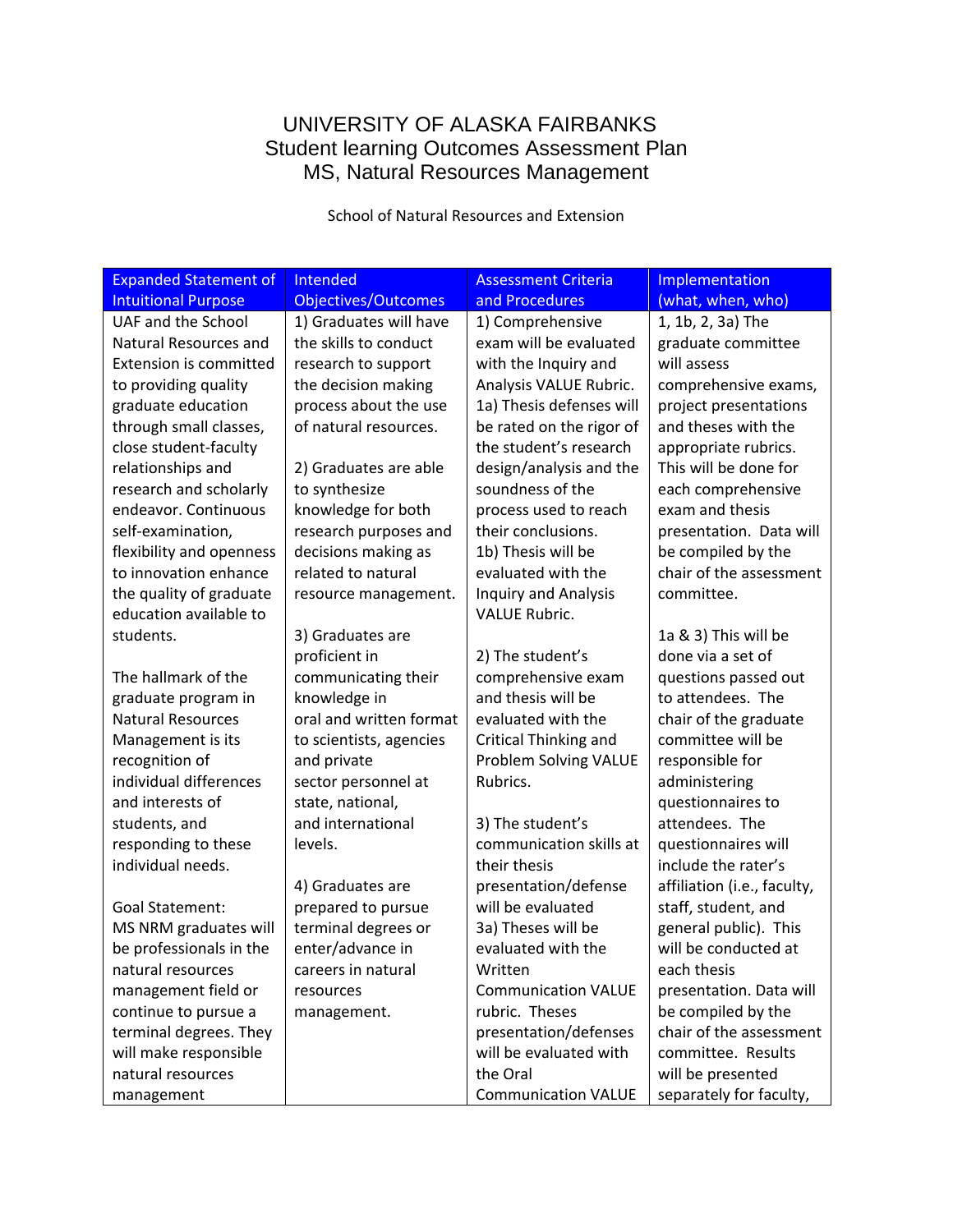| decisions, implement     | rubric.                   | staff, and students.     |
|--------------------------|---------------------------|--------------------------|
| successful long-term     |                           |                          |
| management for           | The VALUE rubrics         | 4) The Director of       |
| protection and           | range utilize a 4-point   | <b>Academic Programs</b> |
| maintenance of           | scale, where $1 =$        | will task the academic   |
| ecosystems while         | benchmark and $4 =$       | program assistant with   |
| meeting the needs and    | capstone; scores => 3.0   | the responsibility of    |
| values of humans.        | will be taken as          | tracking graduates. A    |
| Those seeking terminal   | evidence of               | qualitative report will  |
| degrees will make a      | competence related to     | summarize                |
| positive impact in       | the goal.                 | employment in the        |
| advancing their field of |                           | <b>Natural Resources</b> |
| study.                   | 1a & 3 will be            | Management field.        |
|                          | conducted via a set of    |                          |
|                          | questions passed out      |                          |
|                          | to attendees (see         |                          |
|                          | attached). Questions      |                          |
|                          | will be asked on a 5-     |                          |
|                          | point scale where $1 =$   |                          |
|                          | weak and $5 =$ excellent. |                          |
|                          | A score of $> = 4.0$ will |                          |
|                          | be taken as evidence of   |                          |
|                          | competence related to     |                          |
|                          | the goal.                 |                          |
|                          |                           |                          |
|                          | 4) Graduates will be      |                          |
|                          | tracked to assess         |                          |
|                          | career advancement.       |                          |
|                          |                           |                          |